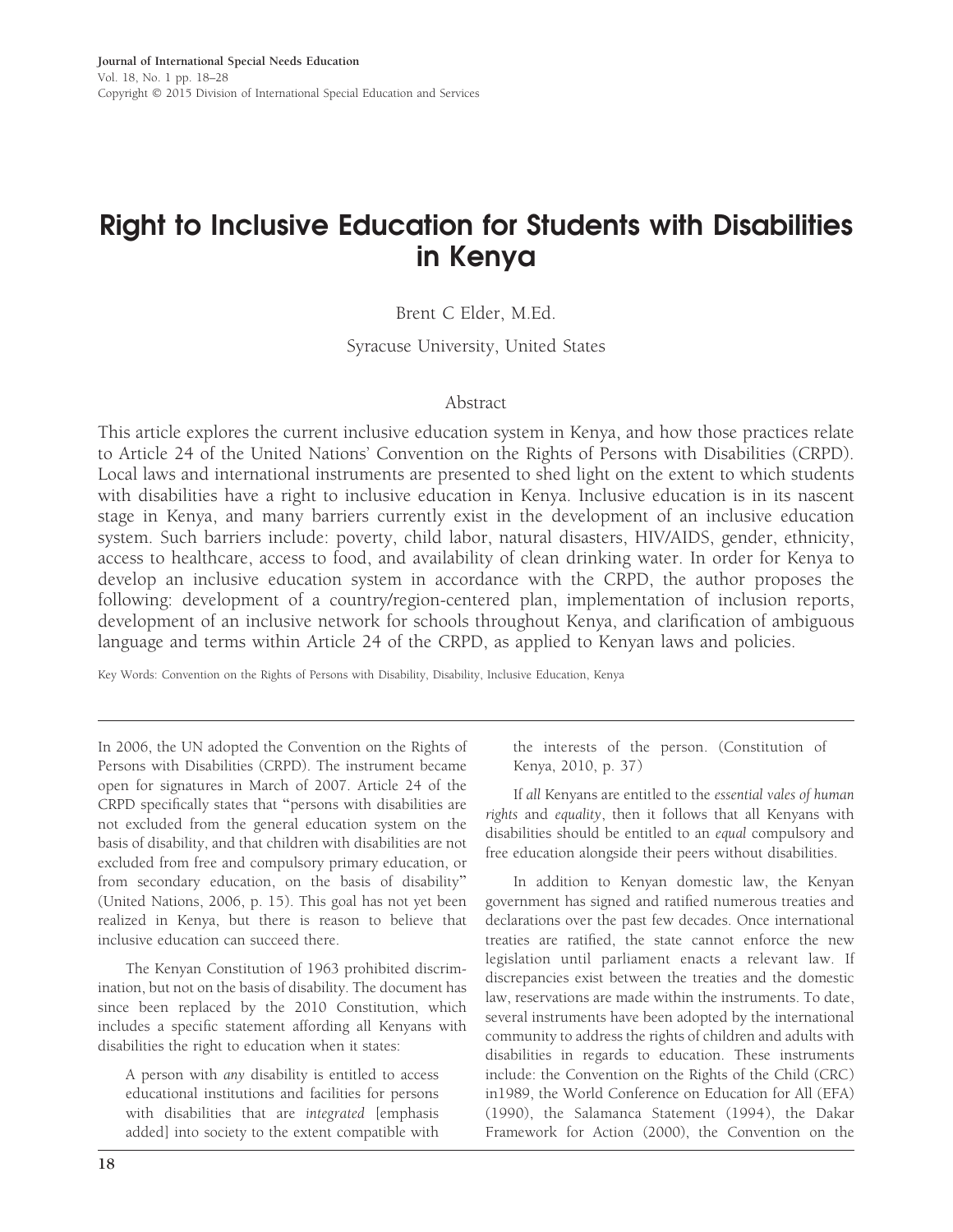Rights of Persons with Disabilities (CRPD) (2006), and the United Nations Summit on the Millennium Development Goals (MDGs) (2010). Since Kenya has ratified these treaties and appears to support these international instruments and statements, all children and adults with disabilities in Kenya are guaranteed equal rights and a compulsory education, including access to an inclusive education system. The government has yet to implement this mandate, however.

The World Health Organization (2011) reports that there are currently over one billion individuals with disabilities worldwide. Of those billion individuals, roughly 80 percent live in developing countries (UNESCO, 2005). In 2005, there were an estimated 112 million African children who were not attending schools (UNESCO, 2005). According to the Kenyan Ministry of Education (2008), there were up to one million children with and without disabilities who were not accessing any type of formal schooling in Kenya. The Ministry of Education (2008) cites poverty, gender disparities, ineffective inclusive education guidelines, and poorly trained teachers as causes of this lack of access to education. Though many students with disabilities may attend residential special schools, their right to live with their families in their own communities is being violated (UNICEF, 2013). Many people with disabilities are simply denied access to the education system entirely. This is a far cry from compulsory, inclusive education for all.

#### HISTORY OF EDUCATION IN KENYA

Prior to colonization by the British, the transmission of indigenous knowledge was the main focus of education in Kenya (Kinuthia, 2009). During British colonial rule, a Western style of education was implemented, primarily by missionaries, and backed by the British government (Bunyi, 1999; Ntarangwi, 2003; Strayer, 1973).

Kenya gained independence in 1963, and adopted a British-modeled 7-4-2-3 system of education until 1984. The system provided seven years of primary education, four years of lower secondary school, followed by two years of upper secondary school, culminating with three years of higher education (Buchmann, 1999). With the collapse of colonialism, there was a need for Kenyans to fill the employment positions formerly held by British workers. As response to this need, the Kenyan government expanded educational opportunities to its citizens (Ntarangwi, 2003).

In order to stimulate education growth after Kenya gained independence, President Jomo Kenyatta shifted the source of educational support from local communities and non-governmental organizations (NGOs), and created a government-funded system of ''Harambee'' schools (Oketch & Rolleston, 2007). The Harambee schools were expensive and failed to deliver a quality education across Kenya; and in 1988, they were absorbed by local school districts (Amutabi, 2003). Prior to this, in 1984, the government shifted from the 7-4-2-3 education system, to an American-based 8-4-4 system (Ministry of Education, 2008). In the 8-4-4 system, students attend eight years of primary school, four years of secondary school, and four years of university ("Education System," 2012).

The Ministry of Education is the governmental body that monitors the education system, and is mandated by law to provide a ''compulsory free primary education'' for all children in Kenya (''Education System,'' 2012). Students have a range of school options depending on their financial situation. The government or a variety of local organizations fund public primary and secondary schools. Many of the private schooling options in Kenya follow the British model and International Baccalaureate programs (Kinuthia, 2009). The Ministry of Education, Science and Technology (MoEST) is responsible for education in Kenya, including early childhood, primary, special, and secondary education programs. The MoEST also implements teacher education, on-going teacher trainings, and university and adult education programs (Ministry of Education, 2008). The mission of the MoEST is to attain the Education for All initiatives by 2015 (Ministry of Education, 2008).

According to the Office of the High Commissioner on Human Rights (OHCHR) Kenya State Party Report (2011), there are 1,882 public primary and secondary schools where inclusive education is provided on some level. Of the total primary school age population in Kenya, 72 percent of boys and 75 percent of girls attend school (UNICEF, 2013). Within these public schools, there are 50,744 students with disabilities who attend primary schools. Of those learners with disabilities, 24,000 attend publically funded, segregated ''special'' schools (OHCHR, 2011). The percentage of students who move from primary to secondary school is less than 50 percent, or about 350,000 students each year. The rates are lower for students who transition to higher education. These figures pertain only to students without disabilities, due to limited reporting on school attendance of students with disabilities ("Education System," 2012). If the Kenyan government does not adjust how it funds schools and trains teachers to include all students, the CRPD will share the fate of the Harambee schools.

# INCLUSIVE EDUCATION IN KENYA

In Kenya today, inclusive education practices have begun to emerge (Ministry of Education, 2008). UNESCO's Policy Guidelines on Inclusion in Education (2009) defines inclusive education as:

A process of strengthening the capacity of the education system to reach out to all learners.... As an overall principle, it should guide all education policies and practices, starting from the fact that education is a basic human right and the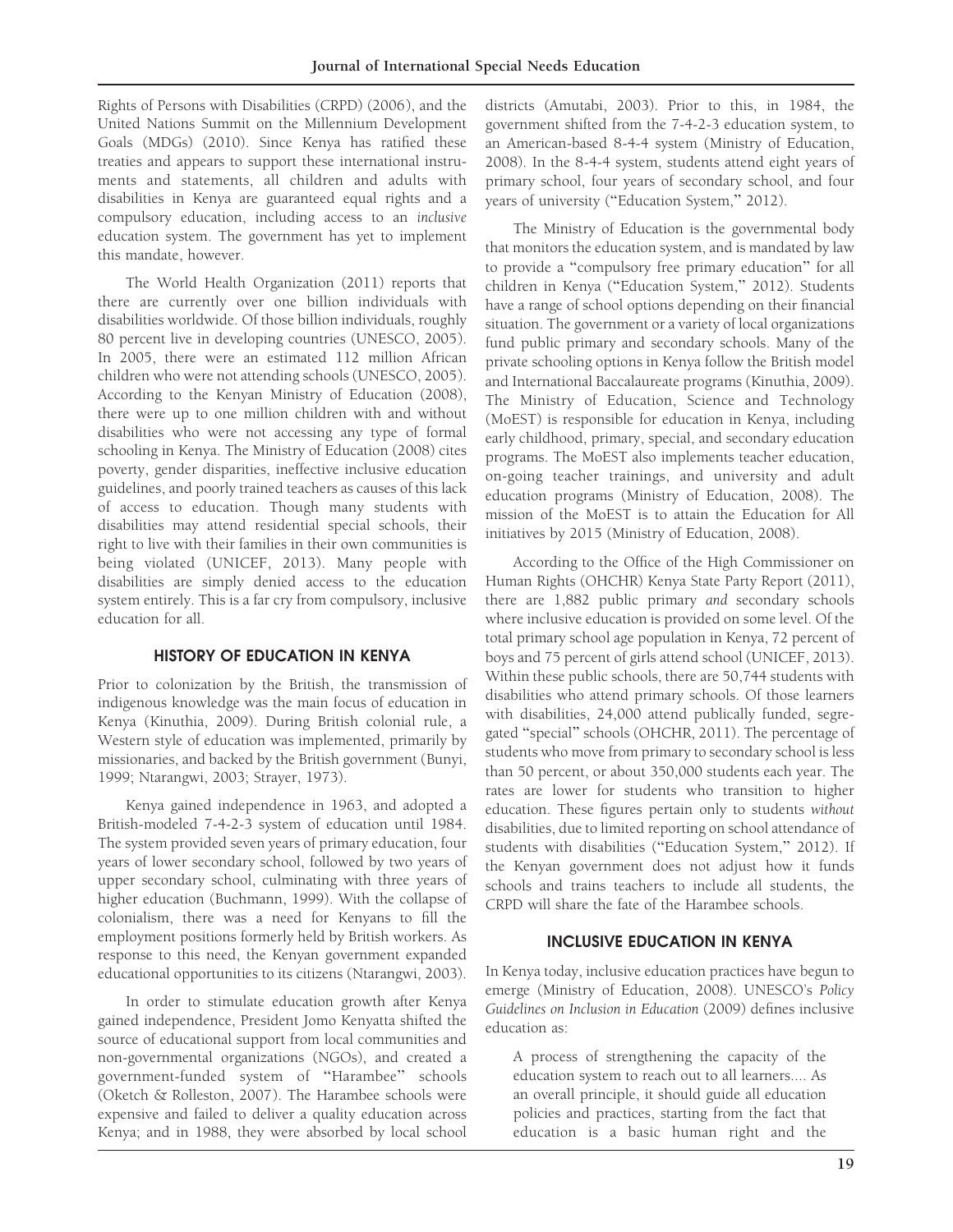foundation for a more just and equal society. (p. 8)

The Kenya Ministry of Education (2008) views inclusive education as ''a fundamental right to every citizen and is provided free of charge in primary and secondary schools to all learners in public schools'' (p. ix). A year later, in the final draft of The National Special Needs Education Policy Framework, the Kenyan Ministry of Education (2009) further defines inclusive education as, ''an approach in which learners with disabilities and special needs, regardless of age and disability, are provided with appropriate education within regular schools'' (p. 5).

Though small pockets of inclusive practices are beginning to emerge throughout the country, there are still a staggering number of children with disabilities who are not attending school at all. The US State Department stated that the Kenya National Commission on Human Rights (KNCHR) reported that fewer than 10 percent of children with disabilities were enrolled in schools (US Department of State, 2011). The Ministry of Education (2009) cites inappropriate infrastructure, inadequate facilities and equipment, the high cost of including students with disabilities in primary classrooms, and lack of teacher training as reasons why more students with disabilities are not enrolled in school. This failure to provide effective access to inclusive education for children with disabilities is in direct violation of domestic and international laws of Kenya, specifically Chapter Four of the Kenyan Constitution and Article 24 of the CRPD. Without a significant shift in approach to how free and compulsory education is provided in Keyna, international mandates set out by instruments like the CRPD will continue to clash with the socio-historic trends that have plagued the Kenyan education system.

# BARRIERS TO INCLUSIVE EDUCATION IN KENYA

In his chapter, ''Legal Protection of Persons with Disabilities in Kenya: Human Rights Imperatives,'' Kithure Kindiki (2011) suggests that the focus needs to be on prevention of disability (through access to healthcare, food, water, etc.), and equalization of opportunities in education to promote more favorable outcomes for the future for children with disabilities. Gathogo Mukuria and Julie Korir (2012) agree that a shift in perspective is needed in order for children with disabilities to have more access to schools. They argue that the traditional African ''disability as a curse'' perspective needs to shift to a strength-based perspective if there is to be any substantial educational changes within Kenya.

According to a UNESCO (2012) report, some barriers to education include tuition costs, child labor, proximity of schools, and stringent entrance examinations. Other barriers identified were poor teacher recruitment and training programs, especially to rural areas, monolingual

curriculum, access to basic learning materials (e.g., books, notebooks, pencils, drinking water, lunch), and the government's ability to provide for these financial responsibilities (UNESCO, 2012). A UNICEF report added ''income poverty, exposure to child labour, conflict and natural disasters, location, migration and displacement, HIV/AIDS, disability, gender, ethnicity, language of instruction, religion and caste'' as other hindrances to the education system (UNICEF, n.d., p. 1).

When discussing disability, particularly in countries considered part of the ''developing world,'' one needs to acknowledge the intersections of many factors, including gender, sexuality, class, poverty, and nation, and how these factors affect people with disabilities and actually create higher rates of disability (Erevelles, 2011). The impact of these barriers on people with disabilities depends on the resources available and the physical environment within each country. Disability does not exist independently; it is a social construct perpetuated by barriers that exist within society (e.g., schools without ramps for wheelchairs, books that are not translated into Braille, etc.) (Kindiki, 2011). Other barriers that exist in Kenya and create and exacerbate social exclusion and marginalization of people with disabilities include: poverty, child labor, natural disasters, HIV/AIDS, gender, ethnicity, access to healthcare, access to food, and availability of clean drinking water (UNESCO, n.d.).

The USAID Executive Education Strategy providing access to education aids in ''transforming individuals from "subjects" to citizens- allowing them to participate meaningfully in the political life of their countries'' (USAID, 2011, p. 3). Not only does education promote active participation in cultural land familial life, but it also increases earnings, stimulates economic growth, decreases HIV/AIDS rates, and increases age-appropriate entry into schools (USAID, 2011). It similarly disrupts the cycle of poverty and exclusion as outlined by the UNICEF (2007). The factors influencing the prevalence of disabilities often intersect in their complexities, and mutually reinforce patterns of disadvantage and oppression. Without interrupting these cycles of oppression through education, changes in favor of an inclusive education system will remain illusory.

To help create greater access to education for children with disabilities, a myriad of international governmental organizations have partnered with the Kenyan government. These organizations include the United Nations Educational, Scientific, and Cultural Organization (UNESCO), United Nations Children's Fund (UNICEF), the United Nations (UN), and the United States Agency for International Development (USAID). The focus of these organizations is to target barriers to education. Projects by these organizations include education awareness, the development of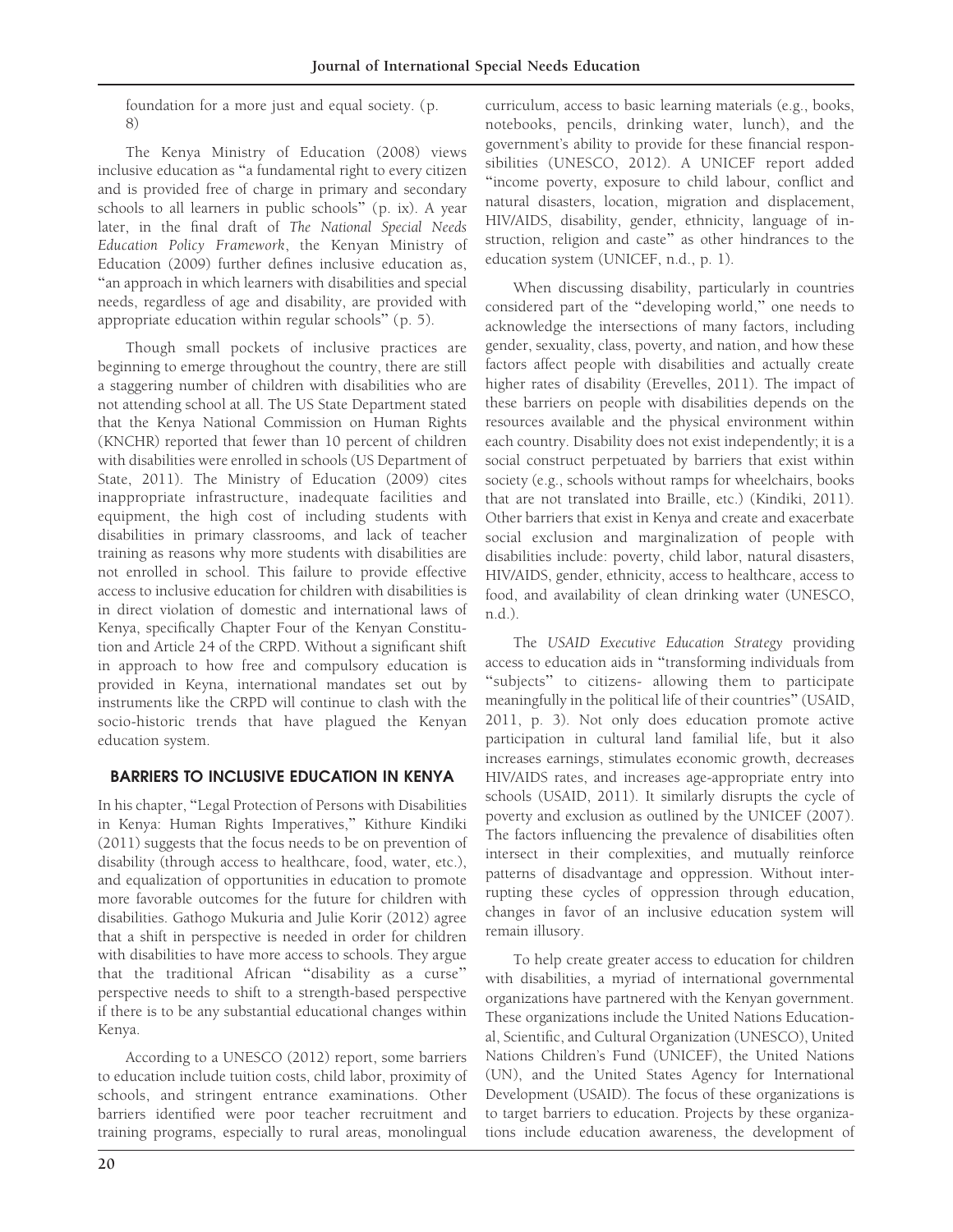flexible curriculum for students and teachers, and the use of local materials in classrooms (UNESCO, 2012).

# KENYAN LAWS ON EDUCATION

## Free Primary Education (2003)

With the implementation of Free Primary Education (FPE) in 2003, the Kenyan government aimed to increase student enrollment in schools throughout the country. Enrollment increased from 5.9 million to 7.2 million, but the schools did not have enough teachers, space, or infrastructure to handle this influx of students (Mukundi, 2004). This increased enrollment also meant students with a variety of disabilities had more access to schooling. The Ministry of Education (2009) states, ''These increased demands from parents and teachers overstretched the ministry's resources'' (p. 14). Even with its limited success, the Ministry of Education (2009) cites FPE as a ''key milestone towards achievement of the Education For All goals'' of 2015 (p. 17).

#### Kenyan Constitution (2010)

Similar to earlier domestic documents, the revised Kenya Constitution of 2010 prohibits discrimination in Article 27, Section 4, which states:

The State shall not discriminate directly or indirectly against any person on any ground, including race, sex, pregnancy, marital status, health status, ethnic or social origin, colour, age, disability, [emphasis added] religion, conscience, belief, culture, dress, language or birth. (p. 24)

This statement guarantees people with disabilities the same rights and opportunities as their non-disabled peers, including a free primary to education. Though a right to equality may include equal access to education for people with disabilities, it does not guarantee equal access to inclusive schools, transportation, modified curriculum, extra classroom support, with highly trained teachers, and other such support that would help students with disabilities actually access their education.

## INTERNATIONAL OBLIGATIONS

## Convention on the Rights of the Child (1989)

Kenya ratified the CRC in 1989. Among many other guarantees, Section 3 of Article 23 of the CRC provides that education ''shall be provided free of charge,'' and that ''the disabled child will have effective access to and [will receive] education,'' in order to help the child in "achieving the fullest possible social integration and individual development...'' (United Nations, 1989, p. 11). Though access to resources is limited, Section 4 of Article 23 requires the government also to provide ''access to information concerning methods of rehabilitation,

education and vocational services...to widen their experience in these areas'' (United Nations, 1989, p. 11). The CRC does specifically address education for people with disabilities, however, it does not specifically reference an inclusive education. Article 24 in the CRPD was written specifically to correct this omission.

#### World Declaration on Education for All (1990)

In 1990, the Kenyan government adopted the World Declaration on EFA in Jomtien, Thailand. The aim of this declaration was to make primary education available to all children, and to significantly reduce adult illiteracy (UNESCO, 1990). The declaration affirmed that access to education is a fundamental human right, and developed specific goals to meet basic learning needs by the year 2000. The goals included: universal access to education, educational equity, a focus on learning outcomes, expanding the scope of basic education, improving learning environments, and strengthening partnerships in education (UNESCO, 1990). These goals were not met by 2000, and served as the impetus of the Dakar Framework for Action (UNESCO, 2000).

## Salamanca Statement (1994)

Kenya, along with 91 other governments and 25 international organizations, signed the Salamanca Statement in 1994, and began creating inclusive opportunities for individuals with disabilities around the globe (UNESCO, 1994). These countries agreed to adopt policies that promoted schools for all. This statement recognized the need for schools to become more inclusive around the world, and to create international policies that ''celebrate differences, support learning, and respond to individual needs'' (UNESCO, 1994, p. iii). The Salamanca Statement reiterates the right to education for all, calls for governments to make inclusive education the highest priority, and requires countries set up ongoing systems of monitoring and evaluation for such programs (UNESCO, 1994). The Salamanca Statement is a significant document in that it provides specific suggestions countries could adopt to support students with disabilities gain better access education. Although Kenya signed on to the Salamanca Statement, it (like many other countries) has yet to fully realize its goals.

## Dakar Framework on EFA (2000)

Following the unmet goals of the World Conference on EFA in 1990, the Dakar Framework of 2000 called for the EFA 2000 assessment (UNESCO, 2000). This assessment required countries from six regions across the globe to assess the reasons behind the unmet goals set forth by EFA 1990, and to create a framework that reworks EFA goals to be achieved in 2015. At the time of the drafting of the 2015 EFA goals, it was reported that more than 113 million children were not accessing primary education, and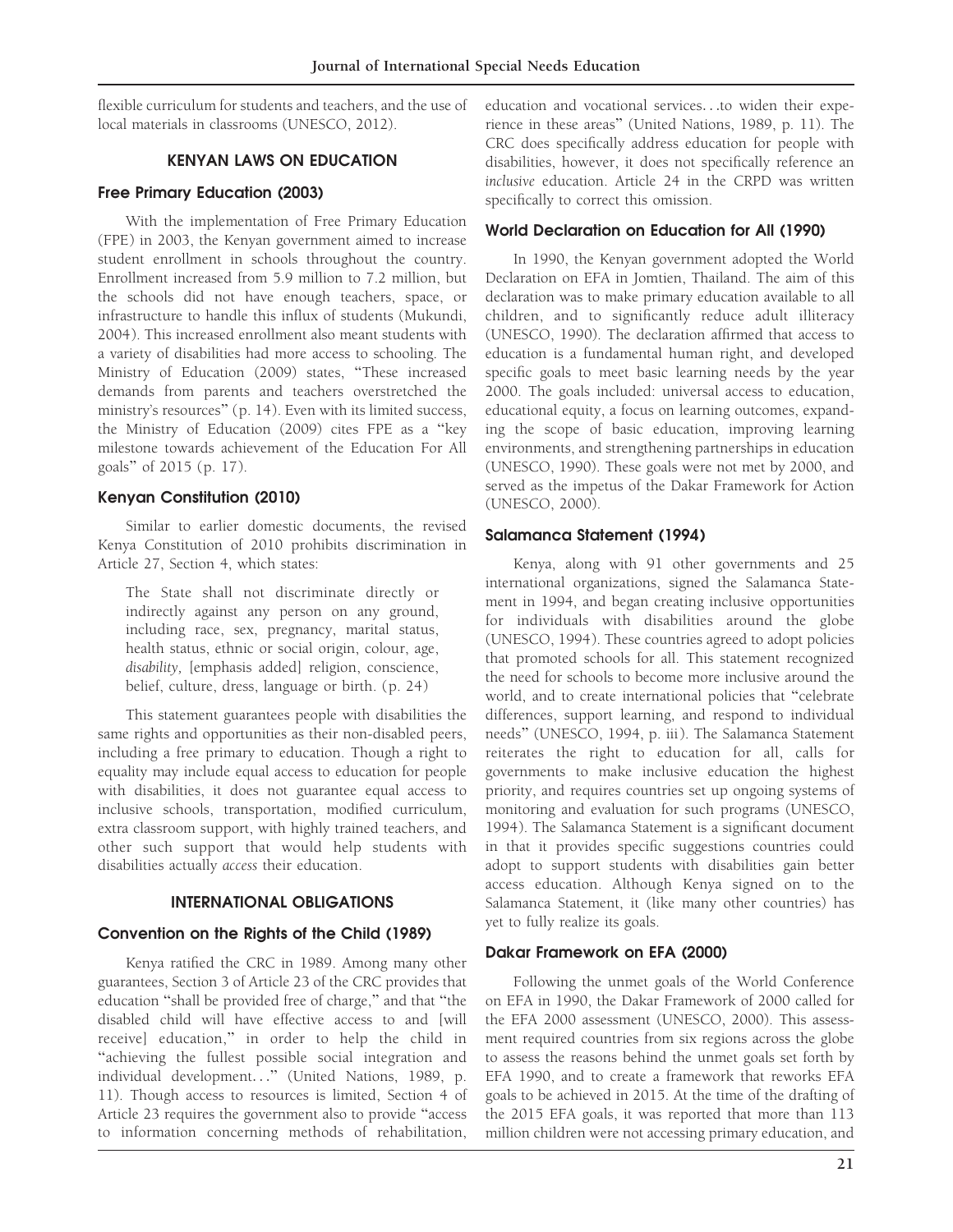880 million adults were illiterate (UNESCO, 2000). The goals developed in Dakar included: 1) expanding early childhood education, 2) ensuring all children, especially girls, have access to a free and compulsory education, 3) providing young people have access to appropriate learning and life skills programs, 4) increasing adult literacy by 50 percent, 5) achieving gender equity in education, and 6) improving all aspects of education (UNESCO, 2000). Kenya has an international responsibility to work toward these goals, even with the reality of limited resources.

## Convention on the Rights of Persons with Disabilities (2006)

The drafting of the CRPD represents a groundbreaking shift in how people with disabilities are viewed around the globe. The United Nations ''Convention in Brief'' (n.d.) states the following about the CRPD:

It takes to a new height the movement from viewing persons with disabilities as ''objects'' of charity, medical treatment and social protection towards viewing persons with disabilities as "subjects" with rights, who are capable of claiming those rights and making decisions for their lives based on their free and informed consent as well as being active members of society. (p. 1) http://www.un.org/disabilities/ default.asp?id=150

With this statement, the CRPD outlines a progressive stance on the creation of sustainable international inclusive practices. A significant shift represented in the CRPD is that it does not reference a ''basic'' education, but instead recognizes the right to an inclusive education system for people with disabilities at all levels where many of the previous international instruments focused only on access to basic education (United Nations, 2006). The CRPD identifies education as a key agent of empowerment for people with disabilities, children with disabilities in this region of Africa would be ''entrenched in structural inequalities'', that only serve to perpetuate the cycle of disability, illiteracy, and poverty (UNICEF, n.d. p. 1). Kenya signed the CRPD on March 30, 2007 and ratified it on May 19, 2008. Subsequently, Kenya has an international obligation to develop and implement a national plan to support people of all abilities within its borders.

# Millennium Development Goals for 2015 (2000)

In 2000, 147 heads of state and government met in New York with the goal to halve extreme poverty by 2015 (United Nations, 2010). With the idea that extreme poverty limits access to many resources, including education, the summit developed eight MDGs: 1) eradicate extreme poverty and hunger, 2) achieve universal primary education, 3) promote gender equality, 4) reduce child

mortality, 5) improve maternal health, 6) combat diseases like HIV/AIDS and malaria, 7) ensure environmental sustainability, and 8) facilitate global partnerships for development (United Nations, 2010).

Though noble in their objectives, MDGs Two and Three require that all children have access to an education system. If we wish to put an end to gender disparity in primary and secondary education, we first need to examine how diversity and acceptance are celebrated (or not) and nurtured (or not) in classrooms around the world. These goals have world-changing implications, but are ineffective for any country unless realistic first steps are initiated to provide all children with access to education.

# **DISCUSSION**

Given these international treaties and instruments, as well as Kenya's own domestic laws, a number of things need to occur in order for Kenya to realize the goal of creating an inclusive education system as outlined by the CRPD. The current laws are not having an effect on the actual development of inclusive educational practices. The following is a discussion of the current state of inclusion in Kenya, a summary of an inclusive school project executed in Western Kenya, and steps the Kenyan government can take to implement Article 24 of the CRPD.

# CRPD Reporting

The CRPD requires that ratifying states must submit country reports on their progress. The first report is due within two years of ratification and the next reports are due every four years thereafter. After ratifying the CRPD in 2008, Kenya submitted its State Party Report on August 31, 2011. The report outlines 286 guidelines for implementing the CRPD. Of these 286 guidelines, 18 are specific to Article 24 and the development of an inclusive education system (OHCHR, 2011).

Section 171 of the Kenya OHCHR State Party Report (2011) states that 39 percent of children with disabilities attended a mainstream preschool, with 37 percent of students with disabilities having received a primary education, and nine percent of young adults with disabilities attended secondary schools. These numbers, though challenging to confirm, contribute to the estimated 140 million school-aged children who are out of school (UNESCO, 2005). Regardless of the exact number of students receiving an inclusive education, it is beyond dispute that there remains an overwhelmingly large number of children in Kenya who are not receiving their constitutional right to a ''quality,'' ''inclusive'' education.

Within the 1,882 schools that practice inclusion in Kenya, 26,744 students with disabilities attend primary schools, and 24,000 attend segregated special schools (OHCHR, 2011). While it is unclear what types of disabilities are supported in these inclusive classrooms,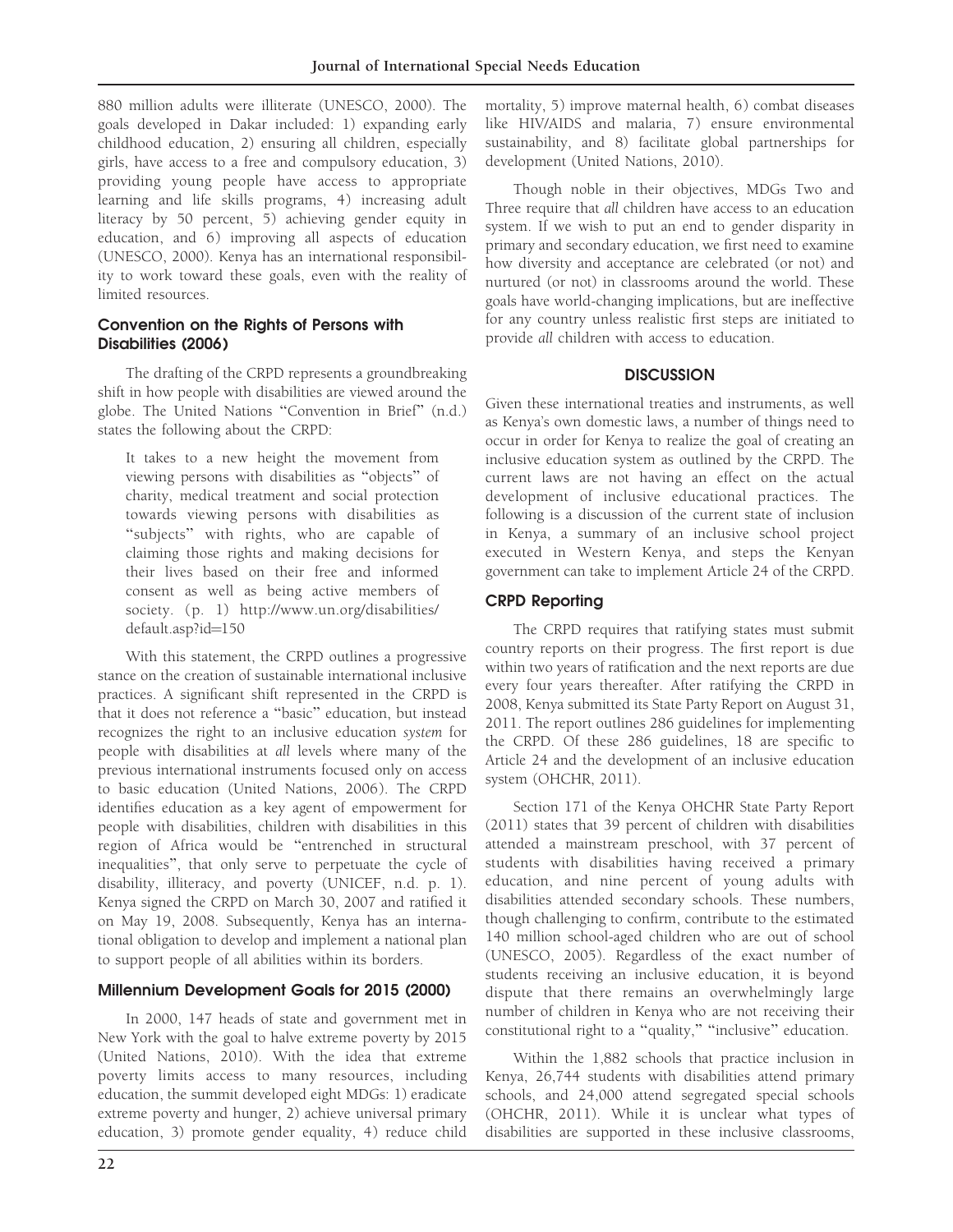and to what extent these students are receiving appropriate accommodations and modifications to meet their educational needs, it is encouraging that there are numerous schools in Kenya practicing some form of inclusion. If the number is accurate, there needs to be inclusion reports that document the types of disabilities supported in these classrooms, and how these schools develop, implement, and sustain these inclusive practices. In short, an inclusive network is needed to connect these schools so these learning communities can share inclusive successes and challenges, and can learn how to further develop an inclusive education system with severely limited resources.

Funding for Education Assessment and Resource Centres (EARC) has ''seen a significant increase in their budgetary allocation in the last two years,'' from KES 98,000,000 (~\$1.15 million USD) to KES 420,000,000 (~\$4.9 million USD) (OHCHR, 2011, p. 38). Section 174 of the report provides that the government allocates KES 153,363, 776 (~\$1.80 million USD) for 50,744 students with disabilities. That leaves approximately KES  $265,000,000$  ( $\sim$ \$3.1 million USD) that can be allocated to develop a more inclusive education system.

Collaborating at a local level with multidisciplinary teams (e.g., EARC, teachers, parents, students, community members) to develop, implement, and sustain an improved inclusive education system is essential for Kenya to become more compliant with Article 24 of the CRPD (2006). Without buy-in from communities of practice (e.g., students, teachers, administrators, parents, community members), including NGOs and community-based organizations (CBOs), unrealistic mandates handed down from bureaucrats will be ineffective.

In Section 175, OHCHR State Party Report discusses the ''importance of special needs education in human capital development'' and states, ''if [emphasis added] enforced would empower those most likely to be marginalized to participate in the mainstream education sector'' (OHCHR, 2011, p. 37). If Kenya implemented the inclusive practices outlined in the CRPD, more children with disabilities would have access to a free and compulsory education. If the Kenya Institute of Special Education (KISE) had more access to government funding for teacher training and student assessment, they could develop and implement a more effective and sustainable inclusive education system (OHCHR, 2011). If Kenya allocated more than KES 3,020 ( $\sim$ \$35.39 USD) annually per student with disabilities, then more students with disabilities would be included throughout their educational careers (OHCHR, 2011).

## Personal Assessment of Inclusive Education in Kenya

From my personal experiences in Mbita District in Western Kenya in 2011, and from the data in the Kenya OHCHR State Party Report, I know there are pockets of inclusive education that currently exist in Kenya. While there, I learned first-hand that the EARC, KISE, teachers, parents, students, and community members are invested in, and supportive of the development of better inclusive practices. There is buy-in from stakeholders even though the Kenyan education system is operating under seemingly boundless barriers to inclusive education. Small steps are being taken throughout the country to be more in alignment with Article 24 of the CRPD. Even though the Ministry of Education receives roughly KES 367 million  $(\sim$ \$4.3 million USD) per year, inclusion is happening on a basic level in certain parts of the country (OHCHR, 2011). To further facilitate the development of an inclusive education system, a realistic inclusive education plan needs to be set up by each province, with input from local governments, teachers, parents, students, and community members. However, this will not happen on a large scale in Kenya if realistic goals are not set within each district, and shared with an inclusive network of schools throughout the country.

While working with the Ministry of Education in Mbita District, we organized a focus group of nine local special education and general education teacher leaders to discuss the inclusive strengths and challenges within the Kenyan education system. We initiated a ''countrycentered plan'' based on the researched principles of a person-centered plan. A person-centered plan, when used within a special education framework, puts the individual with a disability at the center of the strength-based planning process. Though there are many approaches to person-centered planning, the format I adapted to conduct the country-centered plan in Kenya was the MAPs process (Falvey, Forest, Pearpoint, & Rosenberg, 1997). I chose this approach to ''develop closer co-operation between central and local government, schools, communities, and families to facilitate ownership, sustainability, and accessibility'' for students with disabilities as outlined by the Dakar Framework (2000, p. 27).

The MAPs Process (originally McGill Action Planning, also known as Making Action Plans) was developed by Falvey, Forest, Pearpoint, and Rosenberg (1997) and was designed to look at a person's history, who the person is, the dream, the nightmare, the strengths, the needs, and the plan of action. I adapted the MAPs Process and applied it in a country/region-specific way. I asked the following questions: What are the current strengths of the Kenya education system? What are the challenges? What is the short-term plan of action? What is the long-term plan of action? At the end of our meeting, we had a roadmap of action, and everyone at the meeting had a role to play. This process exposed the extremely complex global issues impacting the development of an inclusive education system in Kenya. This region-specific process is one strategy I propose that needs to be adopted on a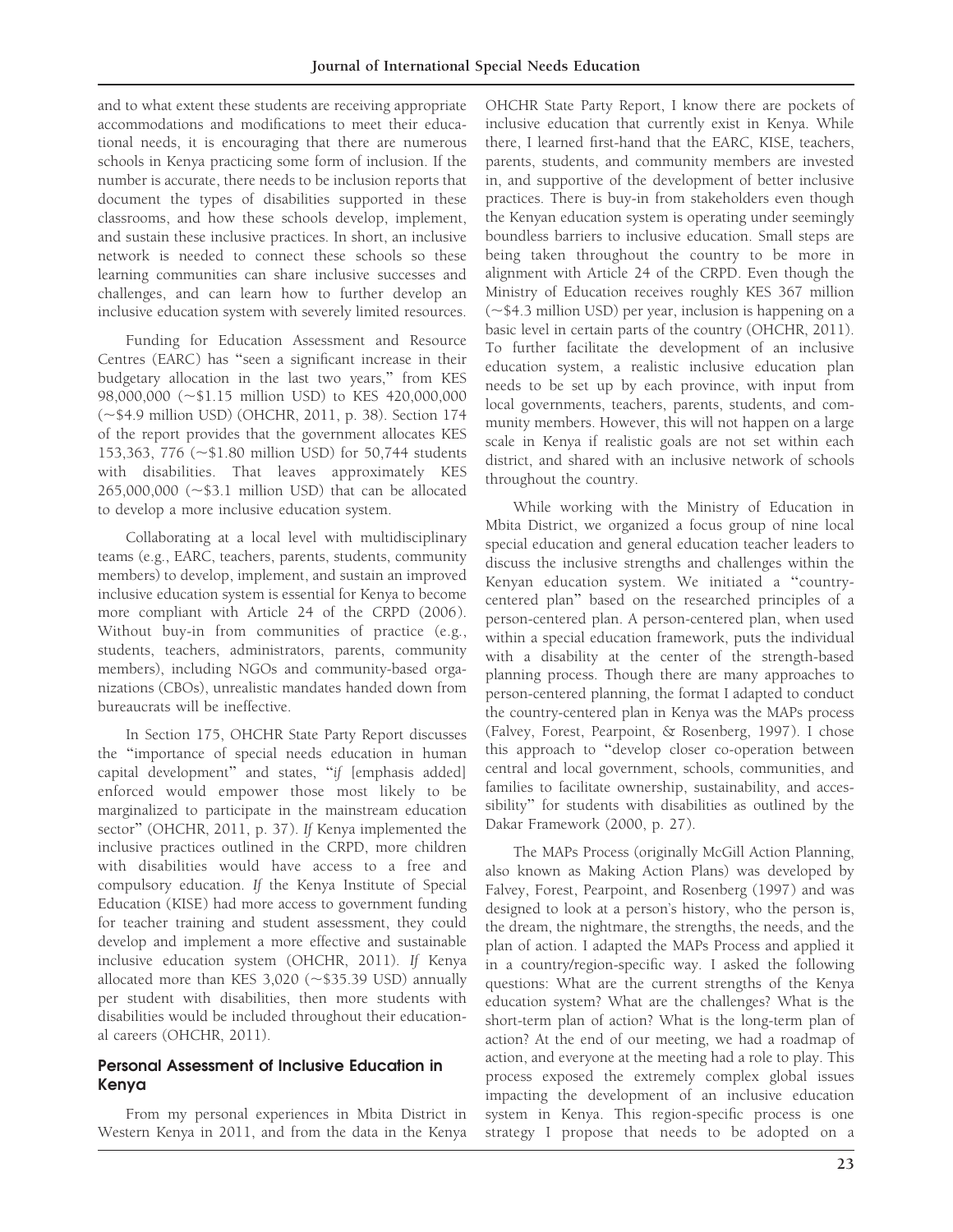countrywide level to increase compliance with Article 24 of the CRPD.

## Strengths of the Kenyan Education System

Kenyan teachers felt there were well-trained teachers in local schools, and that most schools received at least the minimum required support from the government. Teachers reported that a few students with physical disabilities were already fully included in certain schools. While attending primary schools, many students with physical and intellectual disabilities lived in the adjoining ''special'' schools. This proximity and access led some teachers to report that students with and without disabilities supported each other daily at school. This peer-to-peer support and mentoring is evidence of Article 24 Section 3(a) of the CRPD (2006) in action.

The existence of an EARC that ensures students with disabilities have basic access to education is an example of compliance with Articles 1 and 4 in the World Declaration on Education for All (1990) and Article 24 Section 1 of the CRPD (2006). When the EARC identifies and assesses students with disabilities, they are typically placed in a residential ''special school'' that fits the needs of their disability. These ''special'' schools can include ''Schools for the Physically Handicapped," "Schools for the Mentally Retarded," "Schools for the Deaf," and a generalized catchall label of a basic ''Special School.'' These schools in Mbita District typically share a physical space with a primary school. This physical proximity of the schools provides access for students with physical disabilities to the neighboring primary school. In Mbita District, students with multiple and intellectual impairments are not typically included in primary school settings. Though the placement of children with disabilities in residential ''special'' schools is an inclusive education, some of these placements result in a very small minority of students being fully included in primary schools. This is a positive step towards the development of an inclusive education system. These small inclusive successes are crucial, and need to be used as catalyst for further inclusive change.

# Challenges within the Kenyan Education System

During our country-centered plan, Kenyan teachers at the forum reported challenges to basic education including: funding for food, access to clean water, HIV/AIDS, malaria, poverty, and access to basic healthcare services in schools. The specific barriers to an inclusive education system that were identified were: lack of transportation services for students and teachers, minimal government funding, a high need for early assessment/intervention services, a need for basic access to information about disabilities, inaccessible schools, lack of mobility equipment and services, negative attitudes toward disabilities, irrelevant, scarce, and outdated learning materials, a need for ability and diversity awareness, and a lack of teachers

who are qualified to teach diverse learners in special education and general education classrooms. These barriers are consistent with those discussed in the Ministry of Education (2009) report on special education in Kenya.

The barriers to developing an inclusive education system as defined by the CRPD are complex and interrelated. How can resources be allocated to inclusive educational practices for children with disabilities when all students need consistent access to food and clean water? How can awareness about the rights of people with disabilities be increased when students and their families are struggling, literally, to survive?

# The Action Plan

With massive barriers to the development of an inclusive education system, establishing realistic first steps is crucial. At the teacher forum in Mbita District, a schedule was set, and the work began. I collaborated with over 50 teachers, and roughly 1,000 students in a two-week period. One week was spent collaborating with teachers at each school and discussing site-specific inclusive issues, while the other week was focused on working directly with students addressing diversity and facilitating discussions on ability awareness. Each Friday was dedicated to grant writing seminars aimed at procuring funds from NGOs to initiate necessary projects within each school. At the school for the Deaf, a community forum was held on the value of community inclusion, Deaf culture, and post-secondary employment opportunities for Deaf students.

The plan of action that was implemented in 2011 is an example of what is needed throughout Kenya in order to create a more effective inclusive education system. Schools, families, and community members need to come together to plan and implement even the smallest of changes in order to create a larger change in the future. This grassroots approach to inclusive education on a national scale is necessary in order for students with disabilities to gain sustainable access to a quality inclusive education system in Kenya.

# The CRPD and Implications for the Kenyan **Government**

Aside from a grassroots approach to inclusive change, the Kenyan government needs to evaluate and further define and clarify certain phrases in the CRPD, as applied to Kenyan law. When Section 1 of Article 24 calls for ''an inclusive education system,'' it does not require inclusive classrooms (See Appendix A for how to implement Article 24 of the CRPD in Kenya). Due to the existence of "inclusive" and "special" classrooms, the Kenyan government needs to provide a rationale for developing ''special'' programs, and to outline a plan on integrating students in these programs into the general education system. This plan needs to include information on reasonable accom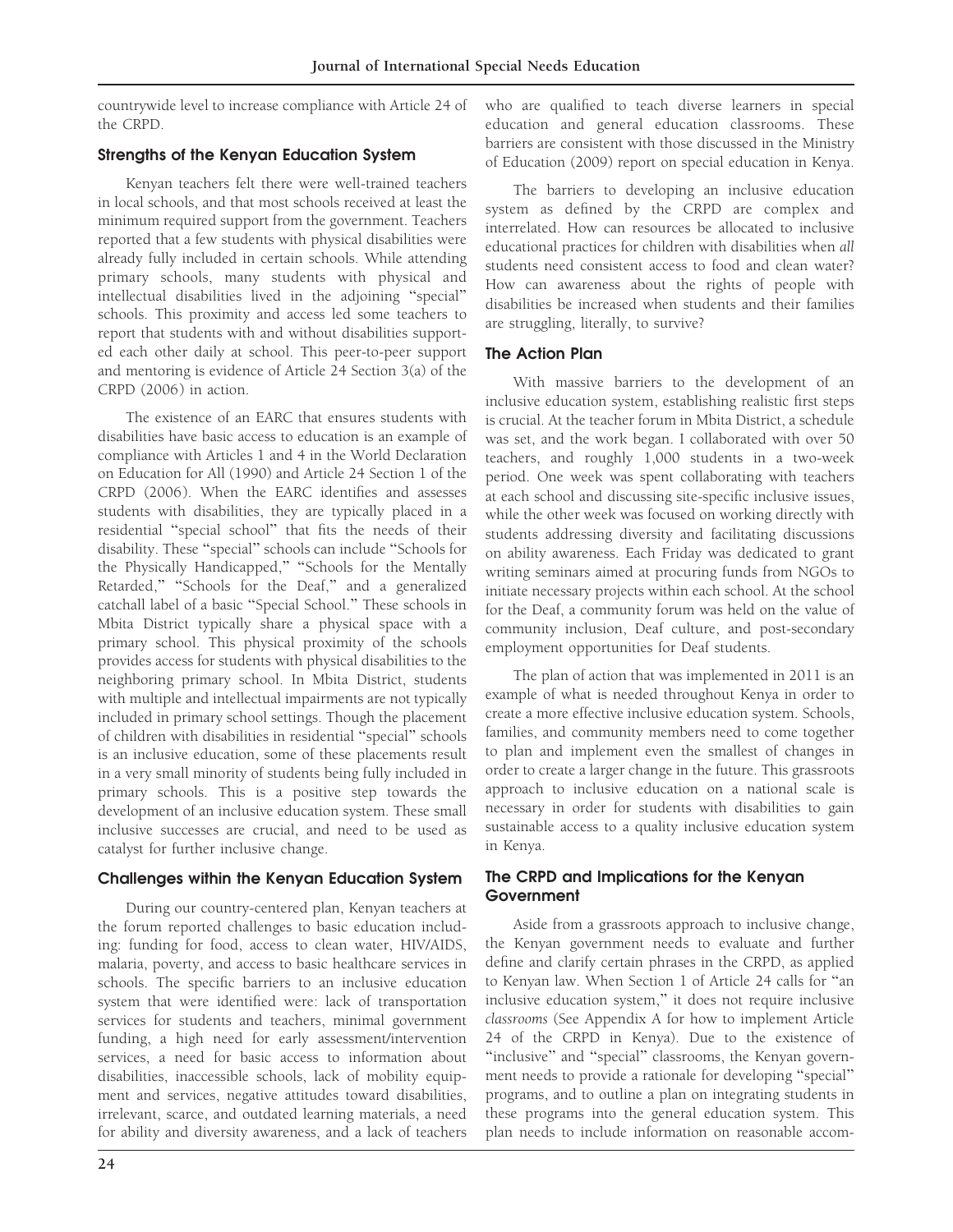modation and supports that will be provided in the general education classroom, and how that support will be maintained and replicated in other schools.

Section 1(a) of Article 24 promises the "full development of human potential'' (United Nations, 2006, p. 13). Section 1(b) of Article 24 guarantees ''the development'' of ''persons with disabilities...to their fullest potential'' (United Nations, 2006, p. 13). Section 1(c) of Article 24 guarantees the right to ''participate effectively'' in society (United Nations, 2006, p. 13). This use of ambiguous language is open for (mis)interpretation of the strengths of people with disabilities, and requires further definition and clarification by the Kenyan government to communicate inclusive objectives effectively (see Appendix A for how to implement Article 24 of the CRPD in Kenya).

This use of vague language is evidenced again in Article 24 Section 2(a) where people with disabilities are not to be ''excluded from a general education system'' and "not excluded from free and compulsory education" (United Nations, 2006, p. 13). What is the difference between the two distinctions? What constitutes exclusion from each? Clarification is also needed in Article 24 Section 2(b) when the CRPD ensures that people with disabilities ''can access an inclusive, quality and free primary education...on equal basis as others in the communities in which they live'' (United Nations, 2006, p. 13). What does it mean to receive an equal education? Does an equal education exist for people without disabilities? What implication does that have for people with disabilities in Kenya? Details of how to implement ''full and equal participation'' in schools in Kenya, and a clearer definition of ''augmentative and alternative modes'' of communication are provided in Appendix B (see Table B2) (United Nations, 2006, p. 13).

#### **CONCLUSION**

In order for Kenya to comply with Article 24 of the CRPD, a shift in perspective on how to define an inclusive education system is necessary. It is impossible to build inclusive communities without gathering input and value from stakeholders in local communities. This emphasis on stakeholder collaboration is echoed in the Ministry of Education (2009) special education report when it states, ''Partners and/ or stakeholders need to be guided by a comprehensive policy framework to ensure effective coordination and implementation of special needs education programmes'' (p. 46). This means everyone invested in changing Kenya's education system needs to take an active role at the local level. Students, parents, teachers, administrators, and government officials need to collaborate together within their local communities and identify the strengths and barriers of their local educational systems. A plan of action is needed, building on inclusive strengths and removing barriers to inclusion. All stakeholders need roles to play, and need to be held accountable. Pockets of existing inclusive education systems need to be connected, and to network in order to share successes and challenges to creating more inclusive communities. None of this will be possible without increased governmental funding for inclusive education programs. The goals for inclusive education in Article 24 of the CRPD are attainable, but realistic starting points need to be regionally relevant and maintained through the interdependence of invested stakeholders within the community of practice.

#### REFERENCES

- Amutabi, M. N. (2003). Political interference in the running of education in post independence Kenya: A critical retrospection. International Journal of Educational Development, 23, 127–144. Retrieved from http://dx.doi. org/10.1016/S0738-0593(01)00055-4
- Buchmann, C. (1999). The state and schooling in Kenya: Historical developments and current challenges. Africa Today, 46(1), 95–117. Retrieved from http://muse.jhu. edu/journals/at/summary/v046/46.1buchmann.html
- Bunyi, G. (1999). Rethinking the place of African indigenous languages in African education. International Journal of Educational Development, 19, 337– 350. Retrieved from http://dx.doi.org/10.1016/S0738- 0593(99)00034-6
- The Constitution of Kenya. (1963). The constitution of Kenya. Retrieved from http://www.unesco.org/new/ fileadmin/MULTIMEDIA/HQ/CI/WPFD2009/pdf/Kenyan\_ constitution\_amended\_2008.pdf
- The Constitution of Kenya (2010). The constitution of Kenya. Retrieved from http://www.kenya-informationguide.com/support-files/the\_constitution\_of\_kenya.pdf
- Education System: Official Site of the Embassy of the Republic of Kenya, Moscow. (2012). Education system: Official site of the embassy of the Republic of Kenya, Moscow. Retrieved from http://www.en.kenemb.ru/ education\_system.html
- Erevelles, N. (2011). Disability and difference in global contexts: Enabling a transformative body politic. New York: Palgrave Macmillan.
- Falvey, M. A., Forest, M., Pearpoint, J., & Rosenberg, R. (1997). All my life's a circle: Using the tools: Circles, MAPS & PATHs (2nd ed.). Toronto: Inclusion Press.
- Kindiki, K. (2011). Legal protection of persons with disabilities in Kenya: Human rights imperataives. In Rioux, M. H., Basser, M. L., & Jones, M. (Eds.), Critical perspectives on human rights and disability law (pp. 309– 340). Leiden: Martinus Nijhoff.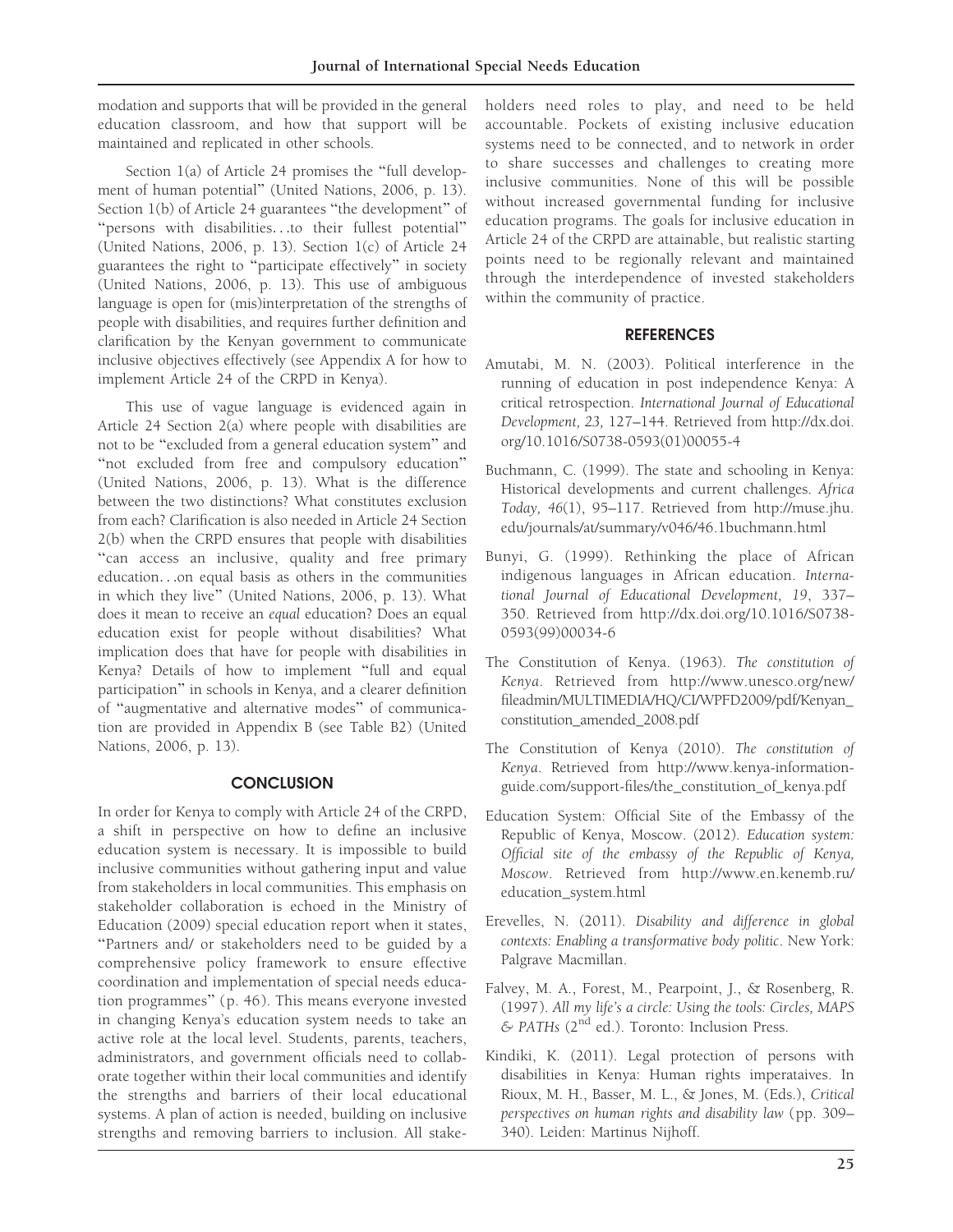- Kinuthia, W. (2009, April 1). Educational development in Kenya and the role of information and communication technology. International Journal of Education and Development using ICT [Online], 5 (2). Retrieved from http:// ijedict.dec.uwi.edu/viewarticle.php?id=740&layout=html
- Ministry of Education. (2008). The development of education: National report of Kenya. Retrieved from http://www.ibe. unesco.org/National\_Reports/ICE\_2008/kenya\_NR08. pdf
- Ministry of Education (2009). The national special needs education policy framework. Retrieved from http://www. education.go.ke/Documents.aspx?docID=527
- Mukundi, E. (2004). Education for all: A framework for addressing the persisting illusion for the Kenyan context. Journal of Educational Development, 24, 231–240.
- Mukuria, G., & Korir, J. (2006, March 26). Education for Children With Emotional and Behavioral Disorders in Kenya: Problems and Prospects- Education News. Retrieved from http://www.redorbit.com/news/education/436674/ education\_for\_children\_with\_emotional\_and\_behavioral\_ disorders\_in\_kenya/
- Ntarangwi, M. (2003). The challenges of education and development in post-colonial Kenya. Africa Development, 28(3 and 4), 211–228. Retrieved from http://www.ajol. info/index.php/ad/article/view/22183.
- Office of the High Commissioner on Human Rights (OCHR) (2011). United nations convention on the rights of persons with disability Kenya state party report. Retrieved from www2.ohchr.org/SPdocs/CRPD/futuresession/CRPD.C. KEN.1\_en.doc
- Oketch, M. & Rolleston, C. (2007). Policies on free primary and secondary education in East Africa: Retrospect and prospect. Review of Research in Education, 31, 131–158. Retrieved from http://rre.sagepub.com/ content/31/1/131.full.pdf+html
- Strayer, R. W. (1973). The making of mission schools in Kenya: A microcosmic perspective. Comparative Education Review, 17(3), 313–330. Retrieved from http://www. jstor.org/stable/pdfplus/1186971.pdf?acceptTC=true
- United Nations (1989). Convention on the rights of the child. Paris: UN. Retrieved from http://sithi.org/admin/upload/ law/Convention%20on%20the%20Rights%20of%20 the%20Child.ENG.pdf
- United Nations (2006). Convention on the rights of persons with disabilities. Retrieved from http://www.un.org/ disabilities/convention/conventionfull.shtml
- United Nations (2010). Millennium development goals report, New York, New York. New York: UN. Retrieved from http://www.un.org/en/mdg/summit2010/pdf/MDG%20

Report%202010%20En%20r15%20-low%20res%20 20100615%20-.pdf

- United Nations Children's Fund (UNICEF) (n.d.). Basic education and gender equality. Retrieved from http://www. unicef.org/education/bege\_61627.html?p=printme
- United Nations Children's Fund (2007). Promoting the rights of children with disabilities. Innocenti Digest No. 13, UNICEF Innocenti Research Centre. Florence: UNICEF. Retrieved from http://www.un.org/esa/socdev/unyin/ documents/children\_disability\_rights.pdf
- United Nations Children's Fund (UNICEF) (2013). The state of the world's children 2013. New York: UNICEF. Retrieved from http://www.unicef.org/sowc2013/files/ SWCR2013\_ENG\_Lo\_res\_24\_Apr\_2013.pdf
- United Nations Educational, Scientific and Cultural Organization (UNESCO) (2012). Addressing exclusion in education: A guide to assessing education systems towards more inclusive and just societies. Paris: UN. Retrieved from http://unesdoc.unesco.org/images/0021/002170/217073e. pdf
- United Nations Educational, Scientific and Cultural Organization (UNESCO) (2000). The Dakar framework for action, Dakar, Senegal. Paris: UN. Retrieved from http://unesdoc.unesco.org/images/0012/001211/121147e. pdf
- United Nations Educational, Scientific and Cultural Organization (UNESCO) (n.d.). EAtlas of out-of-school children. Retrieved from http://www.app.collinsindicate. com/uis-atlas-out-of-school-children/en-us
- United Nations Educational, Scientific and Cultural Organization (UNESCO) (2005). Guidelines for inclusion: Ensuring access to education for all. Retrieved from http:// unesdoc.unesco.org/images/0014/001402/140224e.pdf
- United Nations Educational, Scientific and Cultural Organization (UNESCO) (2009). Policy guidelines on inclusion in education. Retrieved from http://unesdoc. unesco.org/images/0017/001778/177849e.pdf
- United Nations Educational, Scientific and Cultural Organization (UNESCO) (n.d.). UNESCO: Education for all: Knowledge sharing- Flagship initiatives. Retrieved from http://www.unesco.org/education/efa/know\_sharing/ flagship\_initiatives/disability\_last\_version.shtml
- United Nations Educational, Scientific and Cultural Organization (UNESCO) (1990). World conference on education for all. Jomtien, Thailand. Paris: UN. Retrieved from http://unesdoc.unesco.org/images/0009/000975/ 097552e.pdf
- United Nations Educational, Scientific and Cultural Organization (UNESCO) (1994). World conference on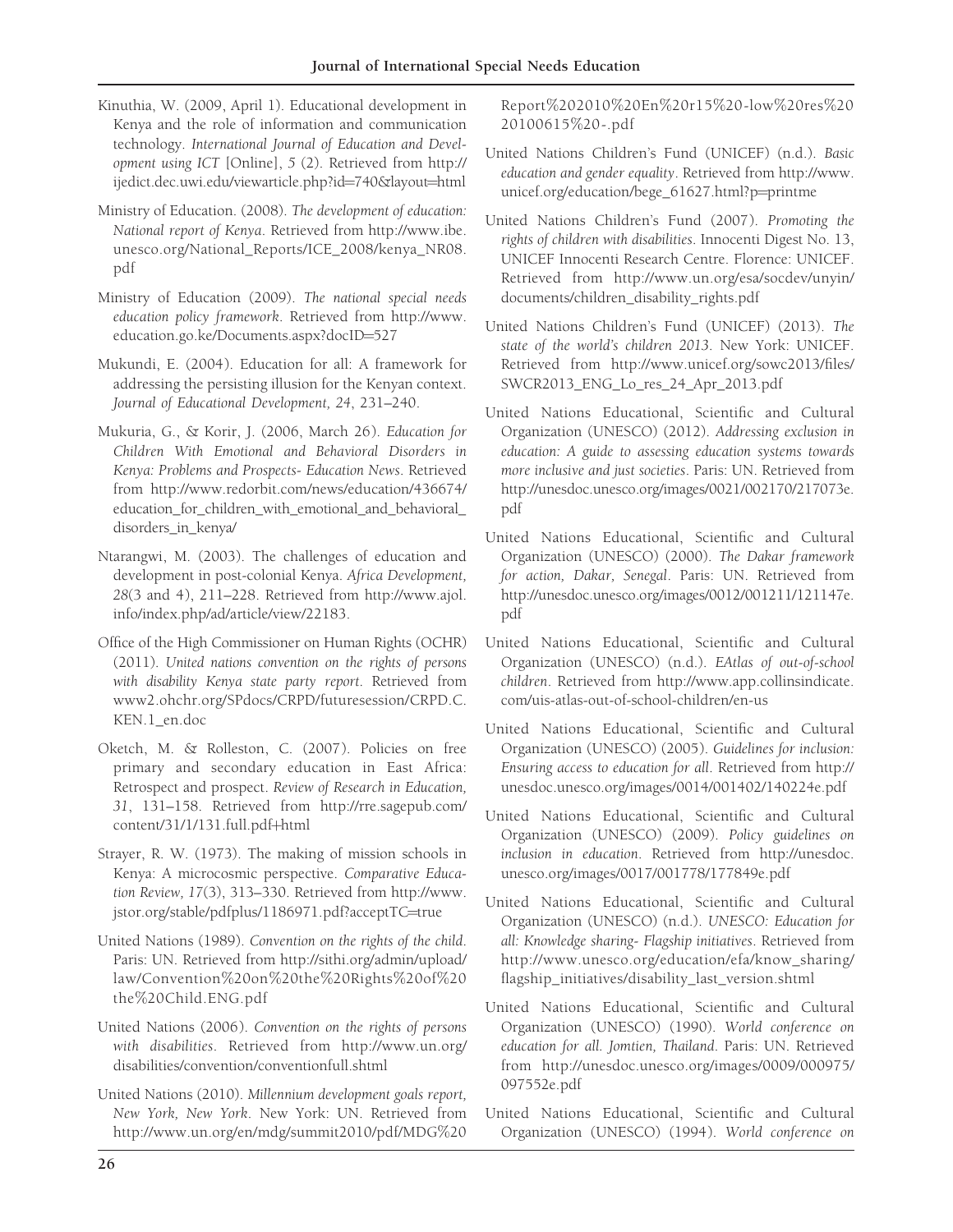special needs, Salamanca Spain. Paris: UN. Retrieved from http://www.unesco.org/education/pdf/SALAMA\_E.PDF

- United Nations Enable (n.d.). Convention on the rights of persons with disabilities: Convention in brief. Retrieved from http://www.un.org/disabilities/default.asp?id=150
- United States Agency for International Development (USAID) (2011). USAID education strategy. Washington D.C.: USAID. Retrieved from http://pdf.usaid.gov/pdf\_ docs/pdacq946.pdf
- United States Department of State (2011). 2011 human rights reports: Kenya. Washington D.C.: US Department

of State. Retrieved from http://www.state.gov/j/drl/rls/ hrrpt/2011/af/186208.htm

World Health Organization (WHO) (2011). WHO world report on disability. Malta: WHO. Retrieved from http:// whqlibdoc.who.int/publications/2011/ 9789240685215\_eng.pdf

#### **CORRESPONDENCE**

Brent Carson Elder, M.Ed. Syracuse University bcelder@syr.edu

## Appendix A

Table A1 How to Implement Article 24 Section 1 of the CRPD in Kenya

| Language of Article 24 of the CRPD                                                                                                                                                                                                                                                                                                                                        | Steps Toward Implementation                                                                                                                                                                                                                                                                                                                                                               |
|---------------------------------------------------------------------------------------------------------------------------------------------------------------------------------------------------------------------------------------------------------------------------------------------------------------------------------------------------------------------------|-------------------------------------------------------------------------------------------------------------------------------------------------------------------------------------------------------------------------------------------------------------------------------------------------------------------------------------------------------------------------------------------|
| Art. 24 § 1- States Parties recognize the right of persons<br>with disabilities to education. With a view to realizing<br>this right without discrimination and on the basis of<br>equal opportunity, States Parties shall ensure an<br>inclusive education system at all levels and life long<br>learning.<br>Art. 24 $\S$ 1(a)- The full development of human potential | An inclusive education system includes all students in<br>every classroom and provides whatever supports are<br>needed to ensure the student's active participation and<br>success. This includes students with intellectual<br>disabilities, autism, emotional and behavioral<br>disabilities, and psychiatric disabilities.<br>Such decisions will be made with input from the student, |
| and sense of dignity and self-worth, and the<br>strengthening of respect for human rights, fundamental<br>freedoms and human diversity.<br>Art. 24 § 1(b)- The development by persons with<br>disabilities of their personality, talents and creativity, as<br>well as their mental and physical abilities, to their                                                      | and an interdisciplinary team.<br>Potential is not a stagnant concept; a student's potential<br>can increase with each new opportunity. Potential must<br>be defined with input from the student, his or her                                                                                                                                                                              |
| fullest potential.<br>Art. 24 § 1(c)- Enabling persons with disabilities to<br>participate effectively in a free society.                                                                                                                                                                                                                                                 | family, and an interdisciplinary team of professionals.<br>Effective participation must include activities that are<br>meaningful and relevant to each student. Such activities<br>must be defined with input from the student, his or<br>her family, and an interdisciplinary team of<br>professionals.                                                                                  |